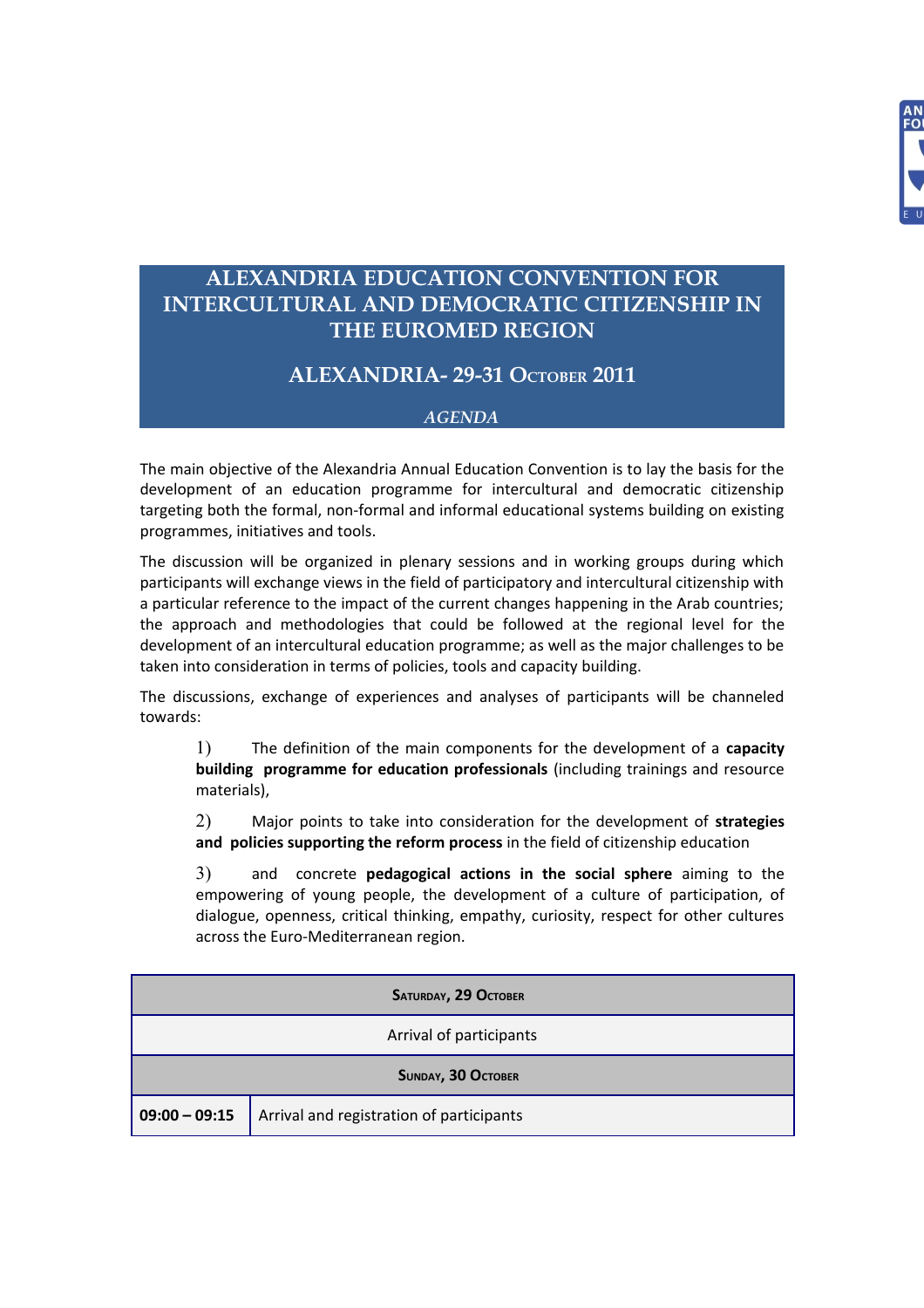|                 | <b>PLENARY SESSION</b>                                                                                                                                                                                                   |
|-----------------|--------------------------------------------------------------------------------------------------------------------------------------------------------------------------------------------------------------------------|
| 09:15-11:15     | Moderated by Cecilia Sternemo, Deputy Director Swedish Institute                                                                                                                                                         |
|                 | Welcome by Stig Elvemar, Acting Director of the Swedish<br>Institute and Gemma Aubarell, Head of Programme Coordination<br>Unit                                                                                          |
|                 | Presentation of the objectives and structure of the<br>Convention by Eleonora Insalaco                                                                                                                                   |
|                 | Presentation of participants and ice-breaker by Tania<br>Reytan-Marincheshka                                                                                                                                             |
|                 | Intercultural and democratic citizenship education in a renewed regional<br>context:                                                                                                                                     |
|                 | The Egyptian case: challenges and opportunities for the<br>emergence of a new culture of democracy and participation by<br>Nabih Shehata                                                                                 |
|                 | The Tunisian case: youth participation in the current<br>secular/religious divide and pre-elections ideological arena by<br>Souad Halila                                                                                 |
| $11:15 - 11:35$ | Coffee break                                                                                                                                                                                                             |
|                 | <b>I WORKING GROUP SESSION</b>                                                                                                                                                                                           |
| $11:35 - 13:30$ | Perspectives for education in a renewed regional context:                                                                                                                                                                |
|                 | Potential for reform in the education systems                                                                                                                                                                            |
|                 | Emerging initiatives in the social sphere                                                                                                                                                                                |
|                 | Lessons to be taken from Euromed experiences                                                                                                                                                                             |
|                 | Steps to be taken for the development of citizenship<br>programmes in the formal and non-formal education sector                                                                                                         |
|                 | Discussion in three parallel working groups                                                                                                                                                                              |
|                 | Faciliator Group 1: Sherifa Fayez (Eqypt)                                                                                                                                                                                |
|                 | Faciliator Group 2: Zaid Eyadat (Jordan)                                                                                                                                                                                 |
|                 | Faciliator Group 3: Hoda Baraka (Lebanon)                                                                                                                                                                                |
| $13:30 - 15:00$ | <b>Lunch break</b>                                                                                                                                                                                                       |
|                 | <b>II WORKING GROUP SESSION</b>                                                                                                                                                                                          |
| $15:00 - 16:45$ | Issues and challenges in the field of intercultural and democratic<br>citizenship education:                                                                                                                             |
|                 | Needs to be addressed at the local and regional level                                                                                                                                                                    |
|                 | Main issues to be dealt within a programme for<br>intercultural<br>democratic<br>citizenship<br>(human<br>rights;<br>and<br>comparative religions, citizen participation; democratic practices;<br>media literacy; etc.) |
|                 | Challenges faced by participants and to be taken into                                                                                                                                                                    |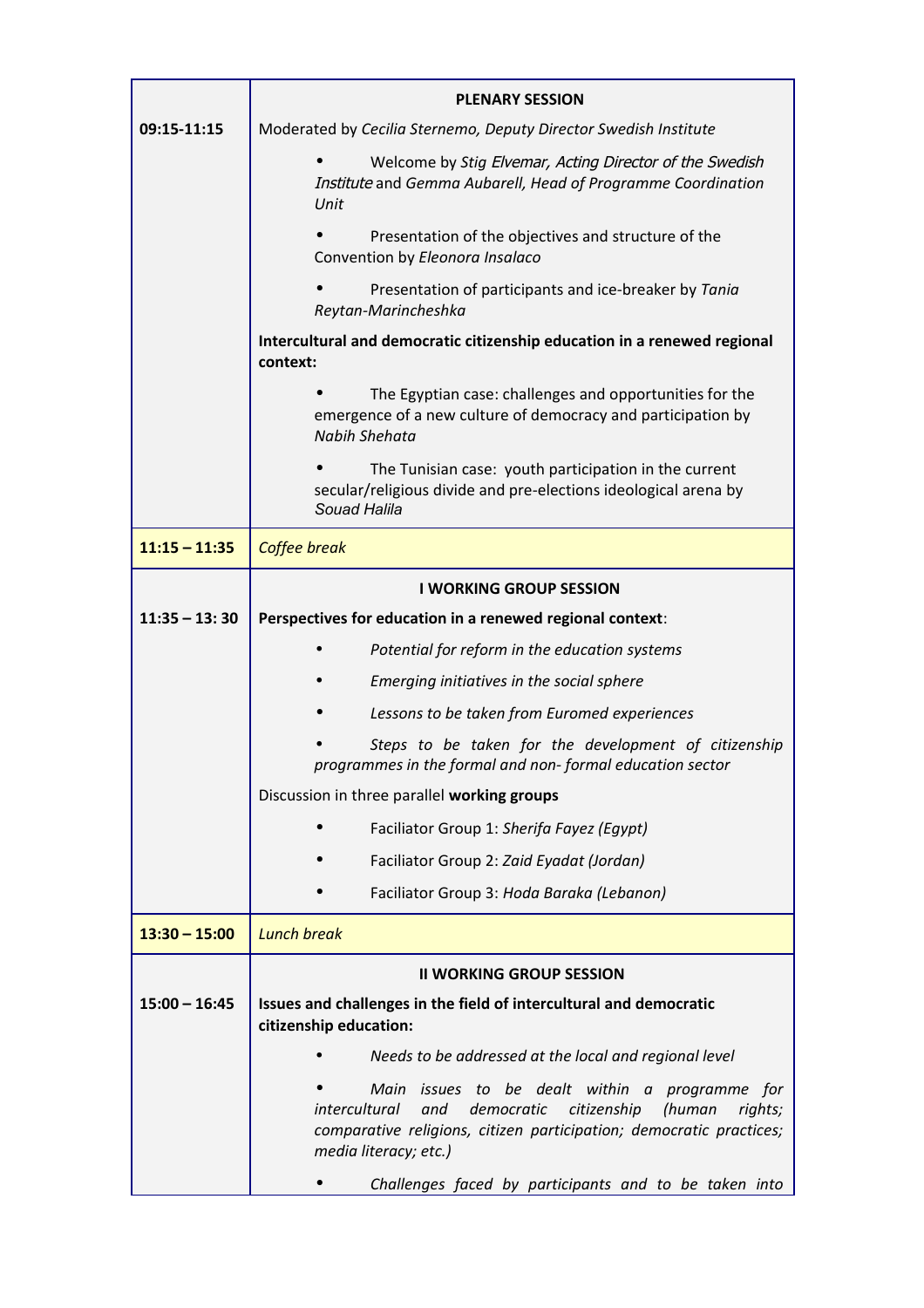|                    | consideration for future activities                                                                                                                                    |  |
|--------------------|------------------------------------------------------------------------------------------------------------------------------------------------------------------------|--|
|                    | Discussion in three parallel working groups                                                                                                                            |  |
|                    | Faciliator Group 1: Margerita Kola (Albania)                                                                                                                           |  |
|                    | Faciliator Group 2: Miguel Silva (Portugal)                                                                                                                            |  |
|                    | Faciliator Group 3: Alan Largey (UK/Ireland)                                                                                                                           |  |
| $16:45 - 17:00$    | Coffee break                                                                                                                                                           |  |
|                    | <b>II PLENARY SESSION</b>                                                                                                                                              |  |
| $17:00 - 18:00$    | Moderated by Cecilia Sternemo and Eleonora Insalaco                                                                                                                    |  |
|                    | Presentation of the results of the working groups and discussion among<br>participants                                                                                 |  |
| $18:00 - 19:00$    | Optional - Partnership space and exchange among participants                                                                                                           |  |
| 20:00              | <b>Dinner</b>                                                                                                                                                          |  |
| MONDAY, 31 OCTOBER |                                                                                                                                                                        |  |
|                    | <b>III WORKING GROUP SESSION</b>                                                                                                                                       |  |
| $09:30 - 11:15$    | Methodologies and approaches for the development of a future<br>programme:                                                                                             |  |
|                    | Approach to be taken at the regional level: common<br>elements and differences (single Euromed course; sub-regional<br>courses; country approach; etc.)                |  |
|                    | Suggested methodologies to promote intercultural and<br>democratic citizenship (in the classroom; online; informal setting;<br>training of trainers; networking; etc.) |  |
|                    | Feedback on experiences of partnerships between different<br>schools, youth groups, public institutions (what went wrong and<br>what went well)                        |  |
|                    | Challenges faced and to be taken into consideration<br>(programmes for non-educated people; political obstacles; lack of<br>existing curriculum, etc.)                 |  |
|                    | Discussion in three parallel working groups                                                                                                                            |  |
|                    | Faciliator Group 1: Tania Reytan-Marincheshka (Bulgaria)                                                                                                               |  |
|                    | Faciliator Group 2: Raed Shyoukhi (Palestine)                                                                                                                          |  |
|                    | Faciliator Group 3: Shainaz El Hennawi (Egypt)                                                                                                                         |  |
| $11:15 - 11:35$    | Coffee break                                                                                                                                                           |  |
|                    | <b>III PLENARY SESSION</b>                                                                                                                                             |  |
| $11:35 - 13:30$    | Moderated by Cecilia Sternemo and Eleonora Insalaco                                                                                                                    |  |
|                    | Presentation of the results of the working groups during the plenary                                                                                                   |  |